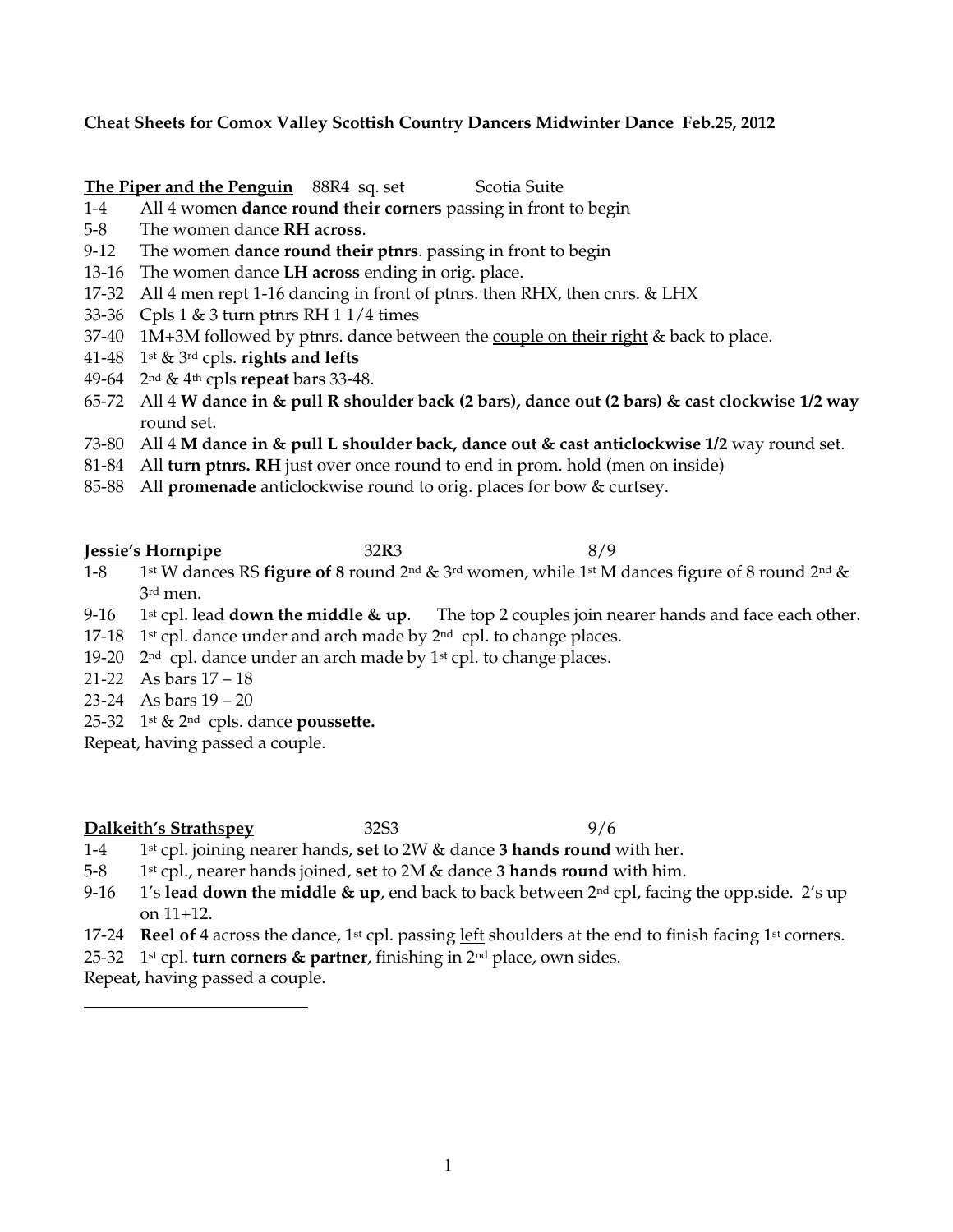**The Royal Deeside Railway** 32R3 40/9

- 1-4 1st cpl **dance down**, **cross** below 3rd cpl & **cast up** to end in middle of the set facing 2W. 2's up on 3+4.
- 5-8 1st cpl & 2W dance **right hands across**.
- 9-12 1st cpl. & 2M dance **left hands across**. 1st cpl finish in middle of the set facing up 1W in front of man.
- 13-16 With 1W leading, 1st cpl **dance up**, **cast off** on **own** side round 2nd cpl & end in middle of set facing 3M.
- 17-20 1st cpl & 3M dance **right hands across**
- 21-24 1st cpl & 3W dance **left hands across**. 1st cpl finish in middle of set facing **down**, woman in front of man.
- 25-28 With 1W leading, 1st cpl **dance down**, **cast up** on **own** sides round 3rd cpl to 2nd place.
- 29-32 All 3 cpls **turn** once round RH.

Repeat, having passed a couple.

### **Miss Gibson's Strathspey** 32S3 RSCDS leaflet

- 1-8 1st & 2nd cpls. **set**, NH joined, **turn** partners BH once round, opening out to **circle** 4 hands round to left.
- 9-16 1st & 2nd cpls. dance **the Knot**; on bars 15+16, 1st cpl **turn** LH to face 1st cnrs (2nd cpl end at top own side).
- 17-24 1st cpl. **turn corners and partner**, finishing ready for
- 25-28 **Right hands across** 1M with 3rd cpl., 1W with 2nd cpl. 1st cpl pass RS into
- **29-32 Left hands across** 1M with 2nd cpl., 1W with 3rd cpl., finishing in 2nd place.

Repeat, having passed a couple.

#### **Old Nick's Lumber Room** 32J3 26/6

- 1-4 1st cpl. **turn RH & cast off** one place. 2's up on 3+4.
- 5-8 1st cpl. **lead down, cross over below 3rd cpl., cast up** behind 3's to 2nd place opp. side
- 9-10 All 3 cpls **set** hands joined
- 11-16 **RS reels of 3** across the dance.(1W with 2's, 1M with 3's) End 1W on opp. side face down, 1M on opp. side face up.
- 17-22 **RS reels of 3** on the sides
- 23-24 **1st cpl. cross RH** & turn to face up nearer hands joined
- 25-28 1st & 2nd cpls **4 hands round** to left, then
- 29-32 1st & 3rd cpls. **4 hands round** to the **right.**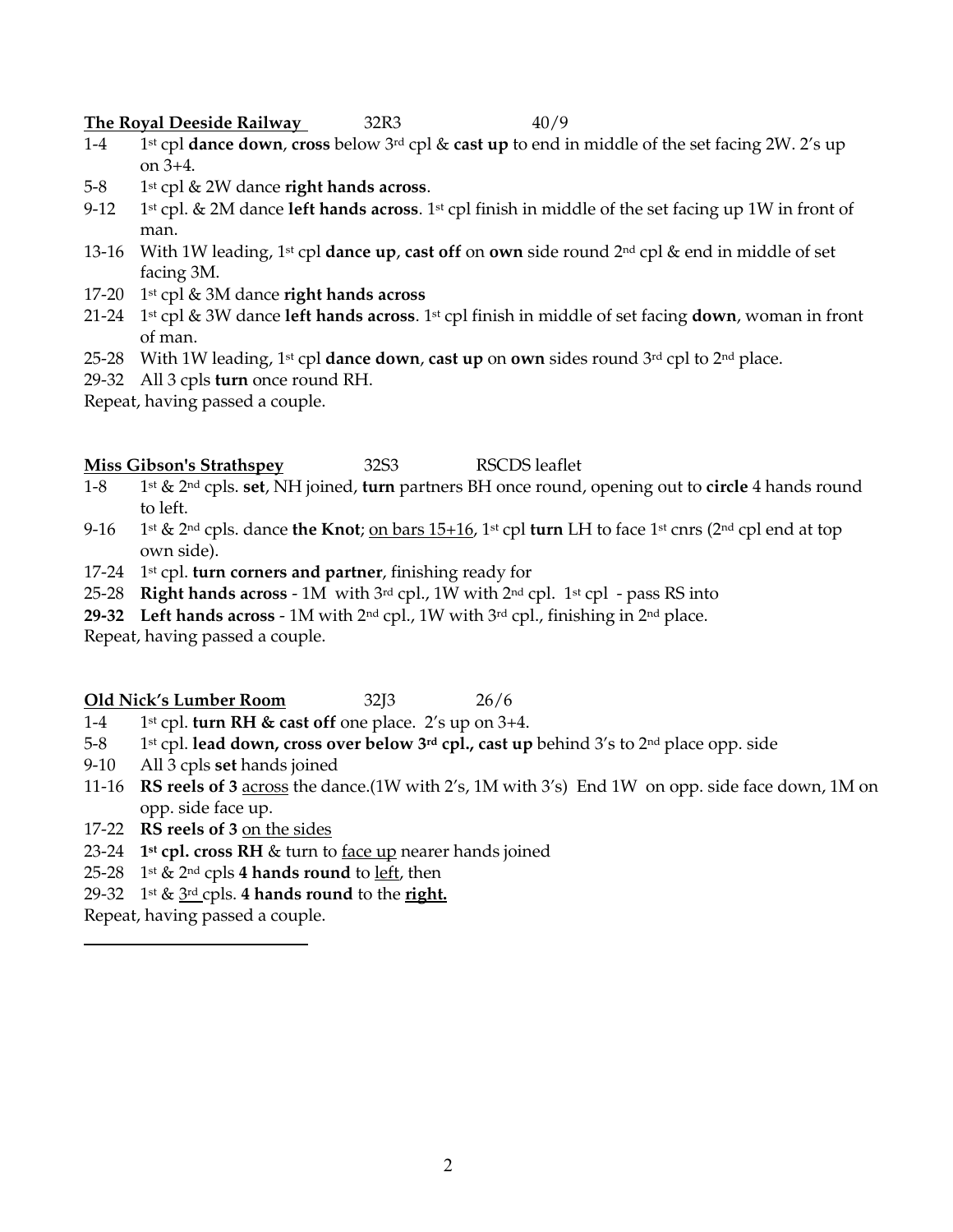**<u>John of Bon Accord</u>** 32R3 33/5

- 1-4 1st cpl. & 2W dance a RS **1/2 reel of three** across the dance. 2nd woman finishes in 1st man's place.
- 5-8 1st cpl. & 2M dance a LS **1/2 reel of 3** across the dance. 2nd man finishes in 1st woman's place.
- 9-12 1st cpl. & 3W dance a RS **1/2 reel of 3** across the dance. 3W finishes in 2nd man's place.
- 13-16 1st cpl. & 3M dance a LS **1/2 reel of 3** across the dance. 3rd man finished in 2nd woman's place. 1st cpl. end in 3rd place, **own sides**.
- 17-19 1st cpl. **turn** RH & cast up one place on own sides. 3's step down on 19+20
- 21-24 1st cpl. dance **1/2 figure of eight** up round 2nd cpl.
- 25-28 2nd, 1st & 3rd cpls. **turn** partners RH 3/4 round to finish in a line up & down the dance, facing partners, retaining RH and all **set**.
- 29-32 2nd, 1st & 3rd cpls **turn** RH to finish on own sides; join hands & **set** to partners.

Repeat, having passed a couple.

## **Finlay Stewart Skinner** 32S3 The Allanton Coll.

- 1-4 1st cpl. half RS **reel of 3** on own side. 1W finish facing out.
- 5-8 1W followed by partner dances up behind her side to partner's place, and 1M ends in her place.  $2 + 3$ 's step down on 7+8.
- 9-12 1st cpl. dance half LS **reels of 3** on opp. side. 1W finish facing out
- 13-16 1W followed by partner dances behind men's line & ends in orig. places. 2+ 3 step down on 15+16.
- 17-23 3rd, 2nd & 1st cpls lead **down the middle & back;** 1st & 2nd cpls. finish ready for allemande.
- 25-32 1st & 2nd cpls. **allemande**.

Repeat, having passed a couple.

| <b>The Cranberry Tart</b> |          |                                      | 32J3 | Terry Glasspool - The Seven Year Itch |
|---------------------------|----------|--------------------------------------|------|---------------------------------------|
| The Fugue:<br>1-16        |          |                                      |      |                                       |
|                           |          | First Man                            |      | First Woman                           |
|                           | $1 - 2$  | <b>Set</b>                           |      | Stand                                 |
|                           | $3-4$    | Cast (2M step up)                    |      | Set                                   |
|                           | $5-6$    | Set                                  |      | Cast(2W step up)                      |
|                           | 7-8      | Petronella turn down end between 3's |      | Set                                   |
|                           | $9 - 10$ | Set in line with 3's                 |      | Petronella turn up, end tween 2's     |
|                           |          | 11-12 Advance with 3's               |      | Set in line with 2's                  |
|                           |          | 13-14 Retire with $3's$              |      | Advance with 2's                      |
|                           |          | 15-16 Advance ALONE                  |      | Retire with 2's                       |
|                           |          |                                      |      |                                       |

- 17-24 **RS Shadow Reels of 3** across the dance with 2nd cpl. 1st cpl. end in 2nd place, own sides. (1st cpl dance as a unit with 1W leading to give RS to 2W to begin)
- 25-32 **RS reels of 3** on the sides 1st cpl. giving RS to 3rd cpl. to begin.